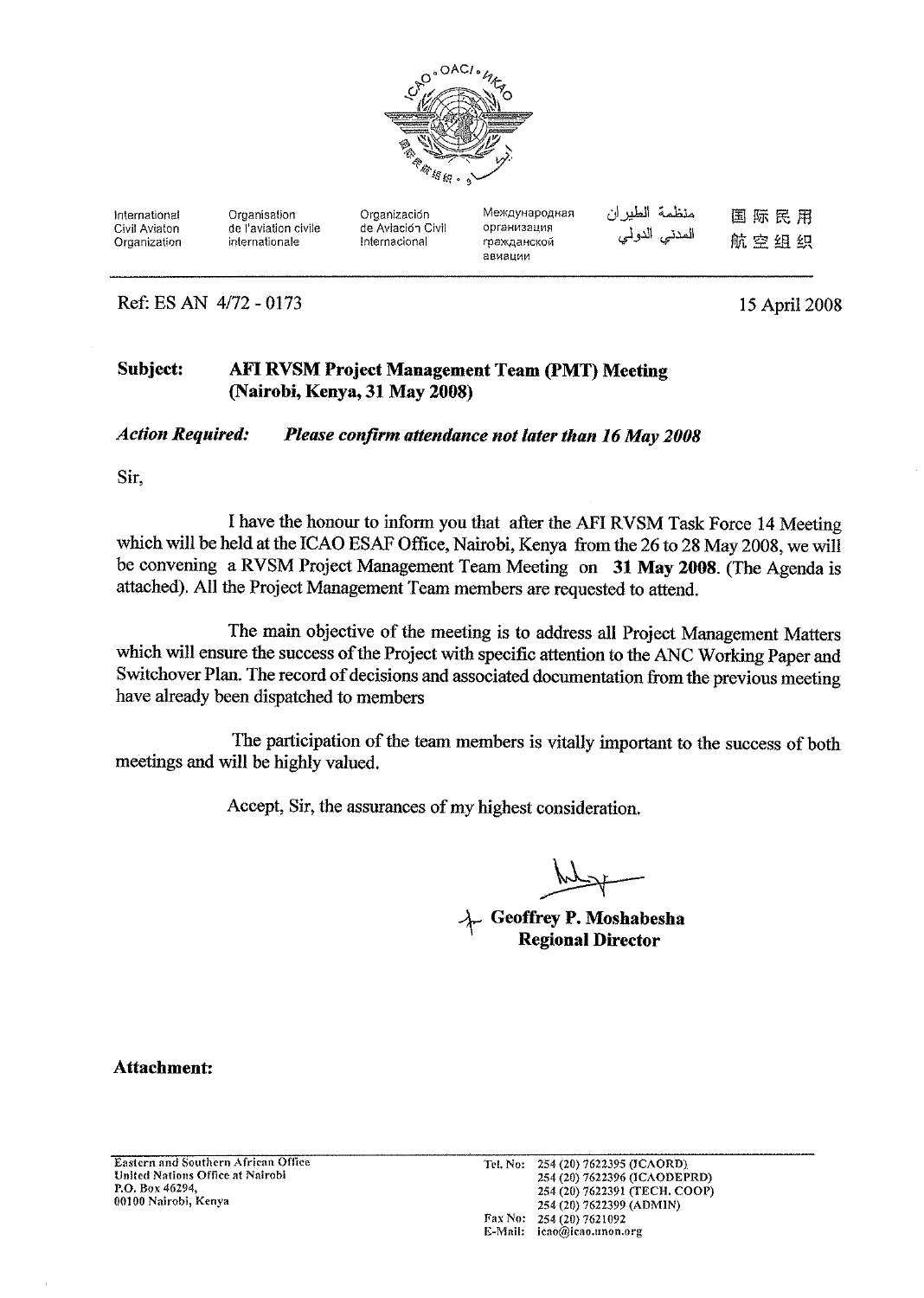



**ARMA Private Bag X1 Bonaero Park South Africa 1622** 

**Telephone:+ 27 11 928 6506 Facsimile:+ 27 11 928 6420 afirma@atns.co.za** 

# **ARMA/ARPO**

# **AGENDA**

## **AFI RVSM PROJECT MEETING TO BE HELD 31 MAY 2008 AT ICAO ESAF NAIROBI KENYA**

The meeting will commence at 0900. Teas and lunch breaks will be taken as the agenda permits.

AIM: The aim of the meeting is to is to review all outstanding work in progress with specific reference to the ANC WP and associated documents for the Council and Switchover Plan in view of the proposed implementation of RVSM in AFI on 25 September 2008 .

### **Project Management Team**

| <b>ARPO</b>  | Mr. Apolo Kharuga           |
|--------------|-----------------------------|
| ARMA         | Mr. Kevin Ewels             |
| ASECNA       | Mr. Assani Odjibola         |
| ATNS         | Mr. Harry Roberts           |
| IATA         | Mr. Gaoussou Konate         |
| KCAA         | Mr. Patrick Kinuthia        |
| <b>WACAF</b> | Mr. TBA                     |
| NAMA         | Mr. Olumogba Abimbola       |
| NCAA         | Mr. Nkemakolam Joyce Daniel |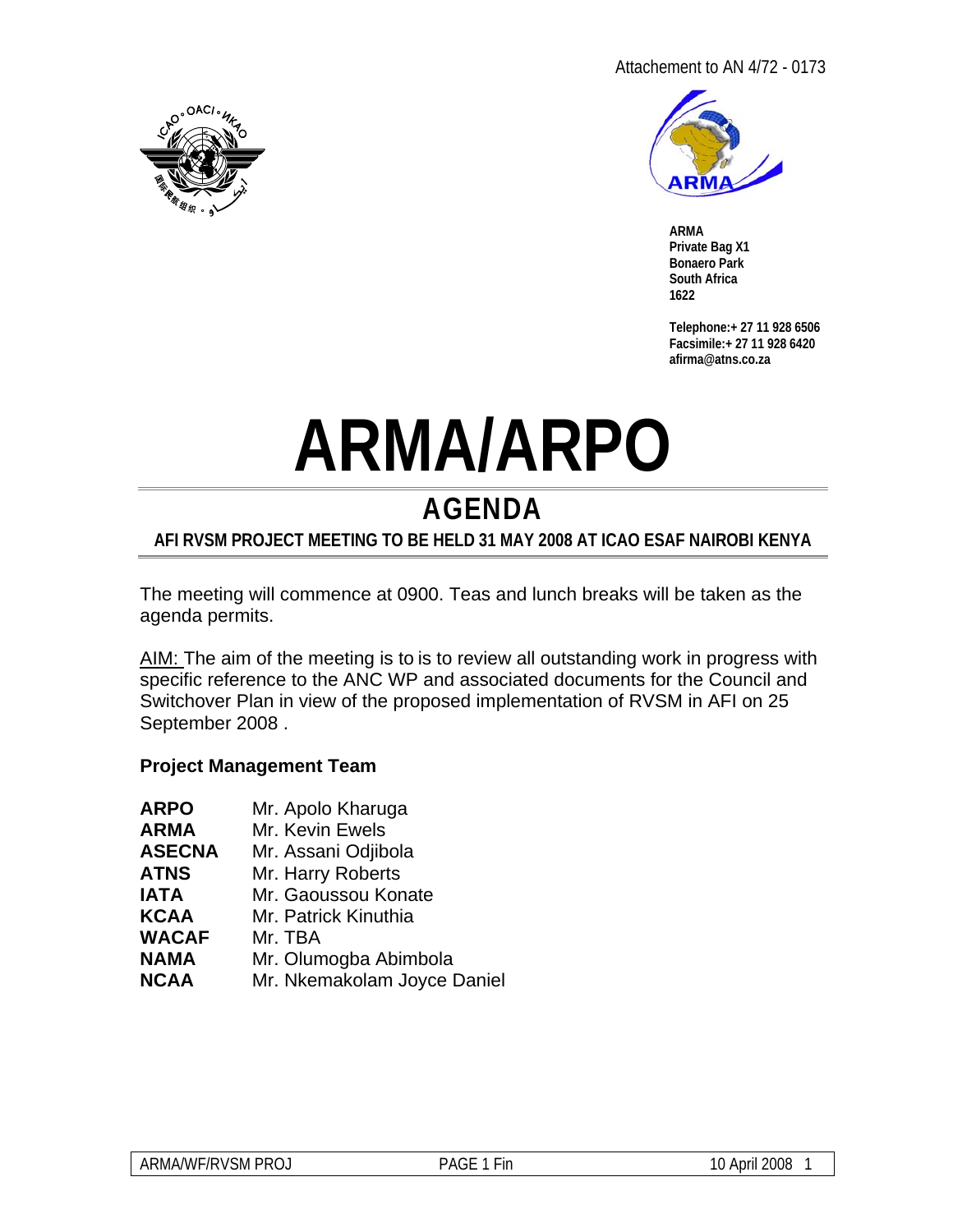# **AGENDA ITEMS**

| 1.  | <b>Welcome &amp; Opening</b>                                                                     | <b>ARMA Current Facilitator</b> |                            |
|-----|--------------------------------------------------------------------------------------------------|---------------------------------|----------------------------|
| 2.  | <b>Brief ARPO address</b>                                                                        |                                 | <b>ARPO</b>                |
| 3.  | <b>Confirmation of Facilitator</b>                                                               |                                 | <b>ARPO</b>                |
| 4.  | Apologies and finalization of agenda (Supplementary items) Facilitator<br>• WACAF Representative |                                 |                            |
| 6.  | Review of PMT decisions Johannesburg 25 - 27 Feb 08<br>Task Force 14                             |                                 | Facilitator                |
| 7.  | RVSM Project time lines review and update                                                        |                                 | <b>ARMAPMT</b>             |
| 8.  | ANC WP and Support to the Presenter                                                              |                                 | ARMA/ARPO                  |
| 9.  | <b>Collision Risk Assessment</b><br>CRA 3 timelines<br><b>Data Collection Discussion</b>         |                                 | <b>ARMA</b><br><b>ARMA</b> |
| 10  | <b>Switchover Plan</b>                                                                           |                                 | <b>ARPO</b>                |
| 11  | <b>National Safety Plans</b><br>Overview                                                         |                                 | <b>ARMAPMT</b>             |
| 12. | Feedback from Montreal Global RMA Meeting                                                        |                                 | <b>ARMA</b>                |
| 12. | Supplementary agenda items                                                                       |                                 |                            |
|     | Confirmation of TF 15 and/or supporting<br>п<br>Implementation meetings and dates                |                                 | ARMA/ARPO                  |
| 13. | General announcements                                                                            |                                 | As Required                |
| 14. | Next PMT meeting                                                                                 |                                 | <b>ARPO</b>                |
| 15. | Closing                                                                                          |                                 | <b>ARPO</b>                |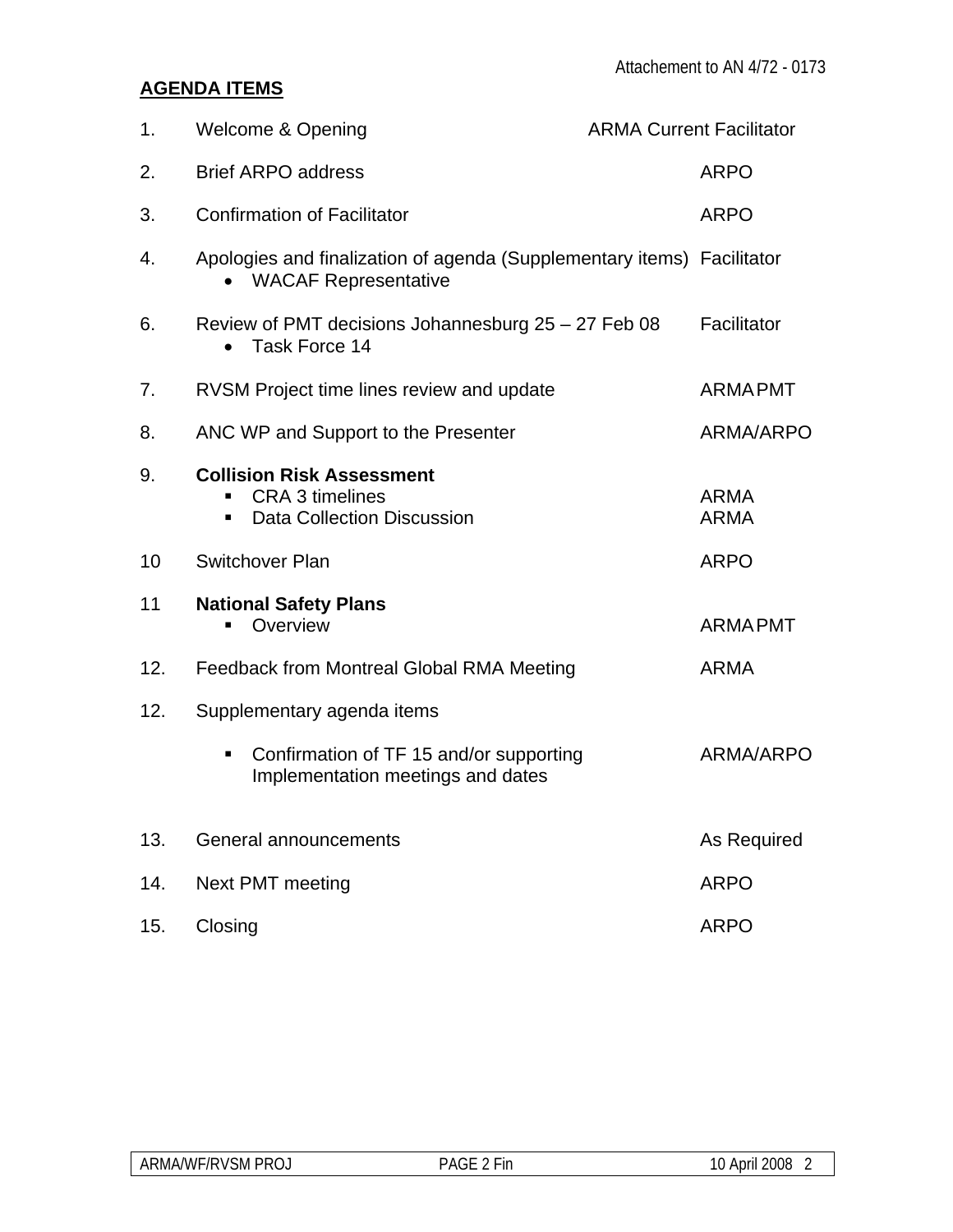

#### **INTERNATIONAL CIVIL AVIATION ORGANIZATION EASTERN AND SOUTHERN AFRICAN OFFICE**

# **Performance Based Navigation -Task Force/1 Meeting (PBN/TF/1)**

#### **(Nairobi, 29-30 May 2008)**

#### **INFORMATION BULLETIN**

#### 1. **SITE OF THE MEETING**

1.1 The meeting will be held at the Conference Room within the United Nations Complex at Gigiri on Limuru Road, about 20 km from the city centre. The working hours of the Office are 0800- 1630. The ICAO Regional Office contacts are:

| Telephone: | (254 20) 762 23 95/96 |
|------------|-----------------------|
| Fax:       | $(254\ 20)\ 7621092$  |
| e-mail:    | $icao@icao.$ unon.org |

#### 1.2 **Accreditation**

Registration of participants will be from 0800 to 0830 hours.

#### 2. **HOTELS**

2.1 Participants are requested to make their own hotel reservations. A list of recommended hotels is attached. When reserving participants should state that they are attending an ICAO meeting.

#### 3. **VISA**

3.1 All travellers arriving in Kenya should have a valid passport. Kenyan entry visas are not required for nationals of a number of countries. Participants are therefore advised to ascertain whether or not they are exempt from the Kenyan entry visa requirement. Those who are not exempt should apply for visas well in advance from Kenyan Embassies or High Commissions, which will issue them upon presentation of documentation showing that the applicants are designated representatives to a particular UN meeting held in Nairobi. In countries where there is no Kenyan Embassy or High Commission, the British Embassy or High Commission will generally represent Kenya, and be in a position to issue visas.

#### 4. **TRANSPORT**

4.1 Jomo Kenyatta International Airport is situated 16 kilometres (a 20 minute drive) from the city centre. Taxis are readily available. The taxi fare from the airport to the city centre is approximately Kshs. 1500/-. However it is advisable to establish the fare before getting into the vehicle. It is therefore wise to ensure that the taxi is from a reputable company.

#### **Transport to/from the ESAF Office**

4.2 Transportation to/from the ESAF Office will be provided to all delegates. **The bus will depart from the Six-Eighty Hotel at 07:30 hours** on the first day of the meeting. The time shall be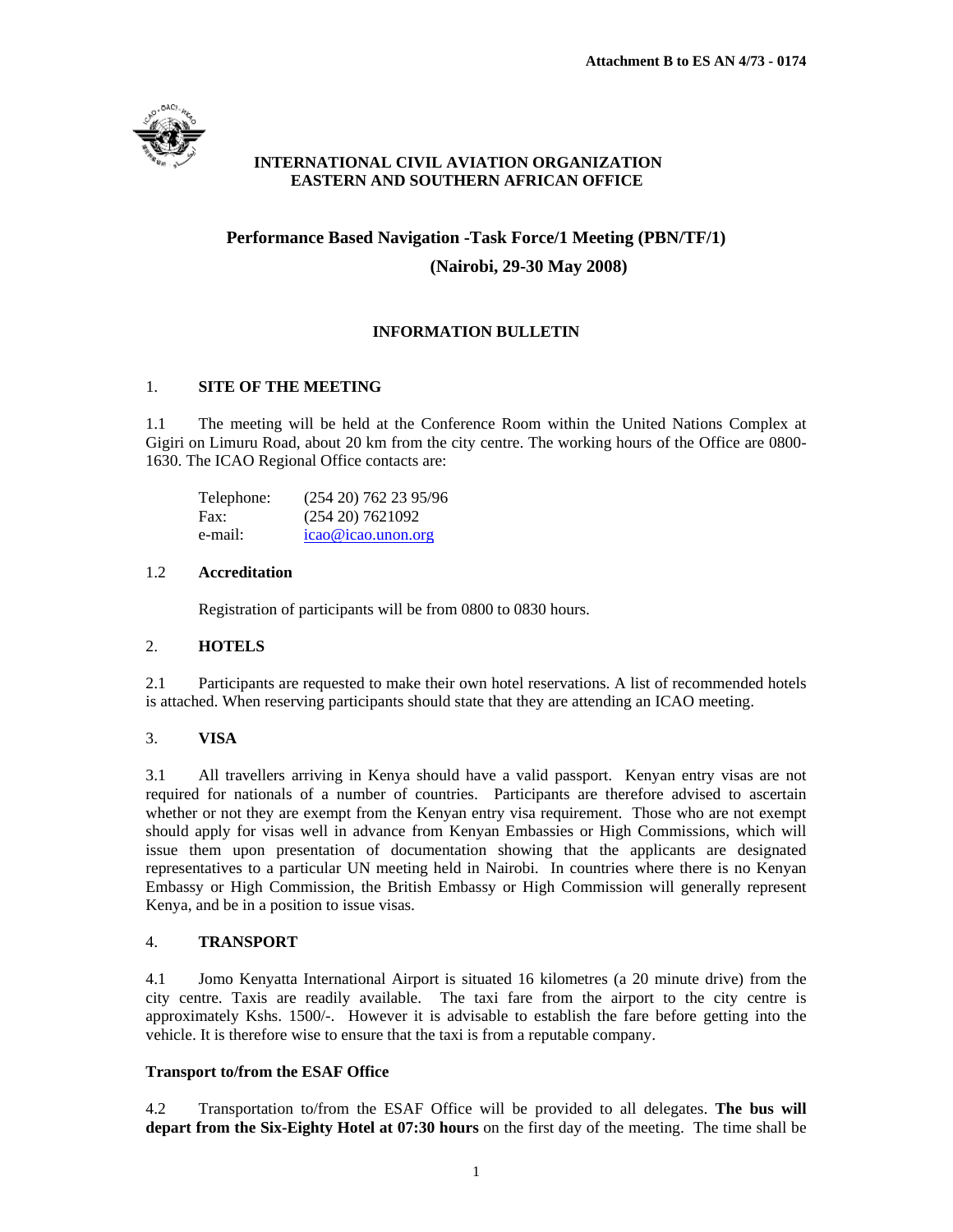adjusted appropriately during the meeting. Delegates residing in other hotels will be expected to proceed to the Six Eighty Hotel before this time.

#### 5. **CLIMATE**

5.1 The mean minimum temperature during the month of May is  $14.0^{\circ}$ C and the mean maximum temperature is  $24.0^{\circ}$ C. The mean relative humidity is 62 per cent. The month of May is the peak of the long rains with an average of 16 rainy days.

#### 6. **SECURITY**

6.1 Please visit the site http://www.unon.org, and click on "Security Advice" for the latest security advice. Participants will have to retrieve their badge at the security post at the entrance of the UNON complex in order to be admitted into the campus. It is therefore important that the Regional Office be advised as soon as possible of the names of the participants

#### 7. **HEALTH**

7.1 A yellow fever vaccination certificate is mandatory for travellers over one year of age coming from infested areas. However, as there has been an outbreak of yellow fever in certain regions of Kenya it is advisable that all visitors are vaccinated 10 days prior to departure. Please visit the World Health Organization (WHO) site http://www.who.int/ith/ for information on Kenya.

7.2 An infirmary is available at the UN Gigiri Complex.

#### 8. **CURRENCY**

8.1 The basic unit of currency is the Kenyan shilling, which is divided into 100 cents. There are nickel coins of 50 cents, 1 shilling, 5 shillings, 10 shillings, 20 shillings and 40 shillings. Notes are issued in denominations of 50, 100, 200, 500 and 1000 shillings.

8.2 There is no limit to the amount of foreign bank notes or traveller's cheques which visitors may bring into Kenya. However, the export of Kenyan currency by visitors is strictly forbidden. A maximum of 400 shillings may be taken out. If the amount is greater the whole lot will be confiscated by the authorities.

8.3 The commercial banks and private forex bureaus provide exchange facilities. Most banks are open between 9 a.m. and 4 p.m. from Monday to Friday and between 9 a.m. and 11 a.m. on the first and last Saturday of the month. There are also a number of forex bureaux in the city centre. For those who may need Kenyan currency immediately on arrival, the banks at Jomo Kenyatta International Airport are open daily from 7 a.m. to midnight.

8.4 Kenyan shilling exchange rates are determined by the inter bank trade which varies daily. The mean rate for 1 United States dollar was Kshs.65 in April 2008.

8.5 Banking and postal facilities are available at the UN Gigiri Complex.

-------------------------